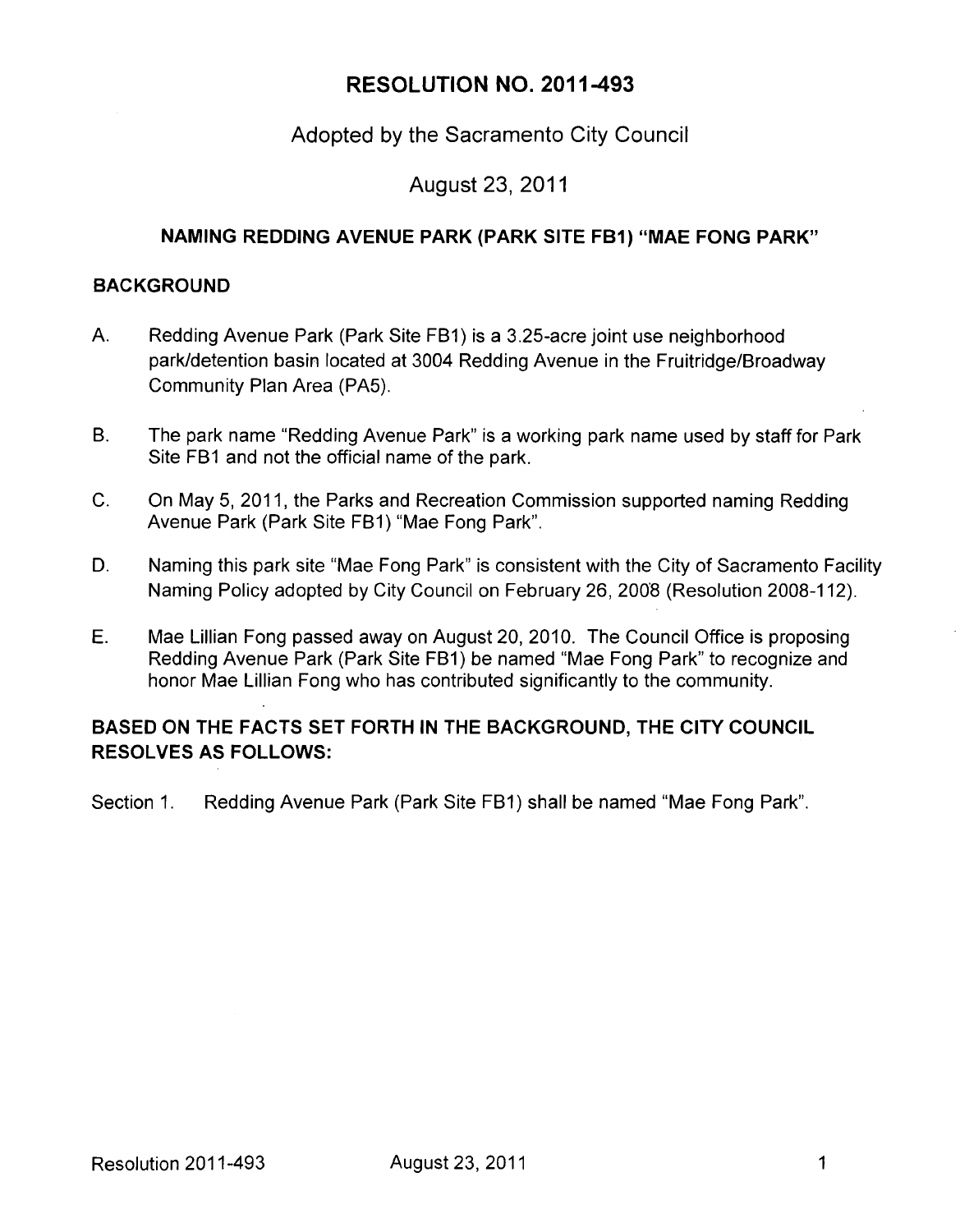Adopted by the City of Sacramento City Council on August 23, 2011 by the following vote:

Ayes: Councilmembers Ashby, Cohn, D Fong, R Fong, McCarty, Pannell, Schenirer, Sheedy, and Mayor Johnson.

Noes: None.

Abstain: None.

Absent: None.



Attest:

Inv Shirley Concolino, City Clerk

Resolution 2011-493 August 23, 2011 2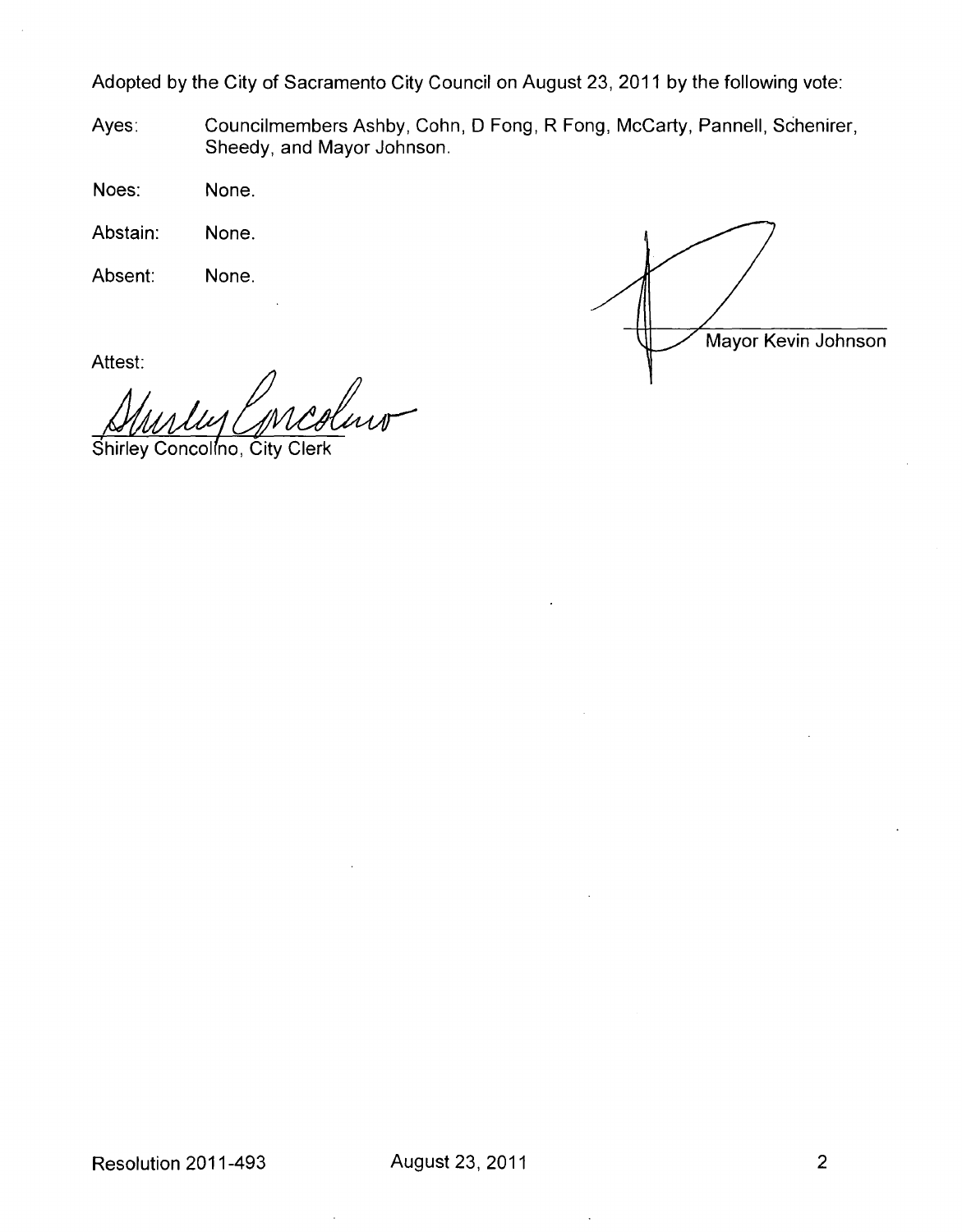

PROPOSED MASTER PLAN - APRA 22, 2009

CITY of SACRAMENTO / DEPARTMENT of PARKS & RECREATION